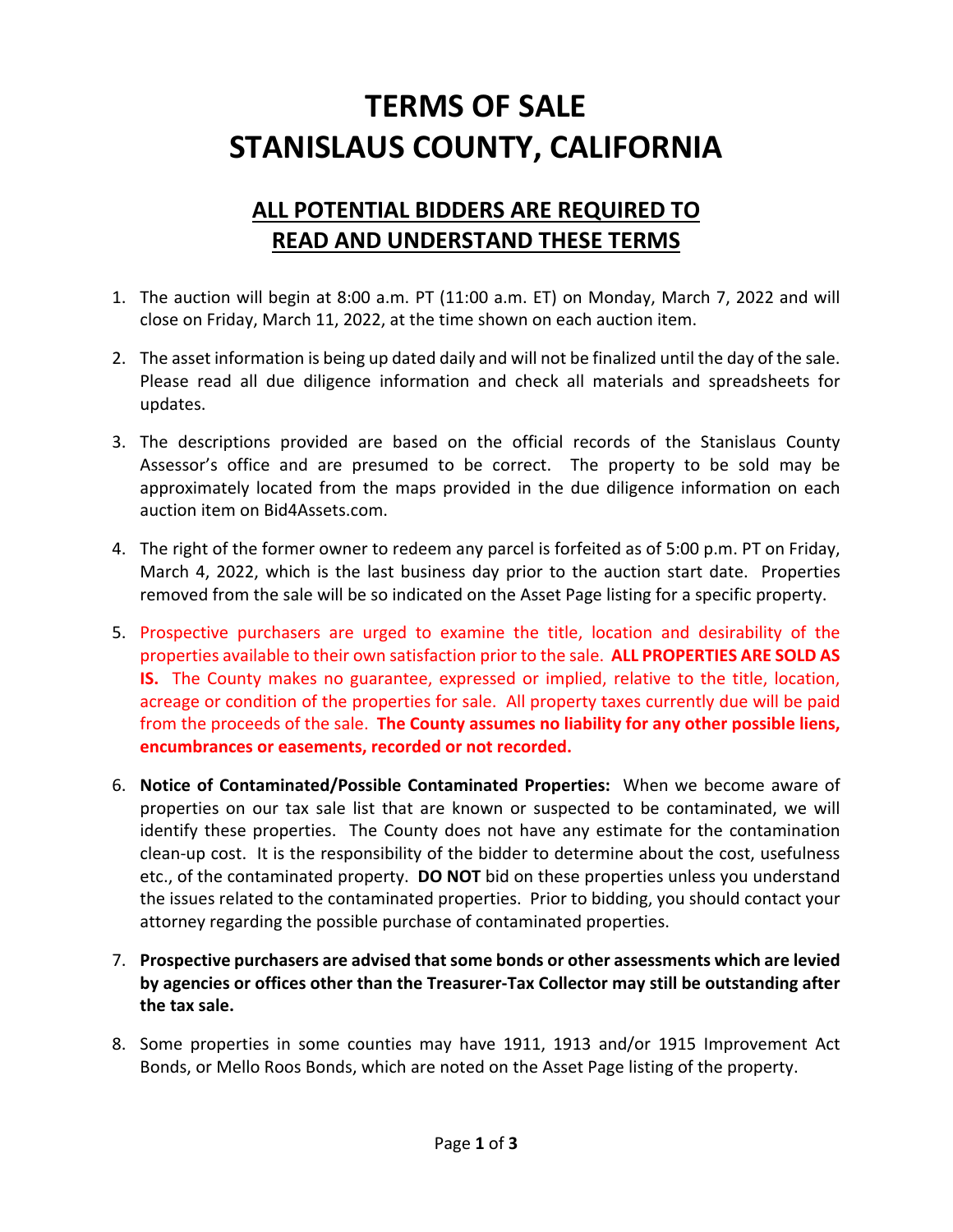- 9. When property is sold at public auction on which the IRS holds a tax lien, the United States has the right of redemption for 120 days from the date of such sale (26 USC Sec. 3712(g) and 7425(d)). The IRS will pay the actual amount paid for the property by the bidder, plus a specified rate of interest, plus the expenses of sale that exceed any income received from the property.
- 10. If the successful purchaser desires a survey of the property, this must be done at the purchaser's own initiative and expense. The County makes no warranty, either expressed or implied, relative to usability, the ground location, or property lines of the properties. The prospective purchaser must determine the exact location, desirability and usefulness of the properties.
- 11. The sale of these properties should not, in any way, be equated to real estate sales by licensed salesmen, brokers and realtors. The County Treasurer‐Tax Collector cannot guarantee the condition of the property nor assume any responsibility for conformance to codes, permits or zoning ordinances. **You should inspect the property before investing. The burden is on the purchaser to thoroughly research, before the sale, any matters relevant to his or her decision to purchase, rather than on the county, whose sole interest is the recovery of back taxes.**
- 12. **Your bid is an irrevocable offer to purchase the asset.**
- 13. Successful bidders will be asked to submit their deed information to Bid4Assets indicating how they want the title to the property to be held (vesting). **The Deed Information form will be provided to the winning bidders and must be completed and submitted to Bid4Assets within 48 hoursfollowing the close of the auction.** The County Recorder will mail the original deed to the purchaser after recording, usually within four to six weeks. This deed conveys all right, title, and interest to the property in accordance with the provisions of Revenue and Taxation Code section 3712.
- 14. **A California documentary transfer tax will be added to, and collected with, the full purchase price. This tax is calculated at the rate of \$0.55 for each \$500.00 or fractional part thereof, if the purchase prices exceeds \$100.00.**
- 15. The notification of winning bid will include the total purchase price, including documentary transfer tax, with instructions concerning the various payment methods.
- 16. **Unless otherwise noted**, payment in full by wire transfer, electronic funds transfer or cashier's check will be required by 4:00 p.m. ET, March 16th, 2022 (1:00 p.m. PT), three (3) business days after sale closes. A \$35 processing fee may be required in addition to the winning bid. *No personal checks or credit card payments will be accepted*. Paymentsin excess of the total purchase price will be refunded by mail within 30 days. **If payment policy is not adhered to, the successful bidder may be banned from future sales.**
- 17. **There is a 10% Buyer's Premium (a \$100 minimum) associated with the sale of this parcel. (The Buyer's Premium covers the costs associated with the auction). This amount will be added to the winning bid and will be included in the total purchase price paid by the Buyer to the Seller.**